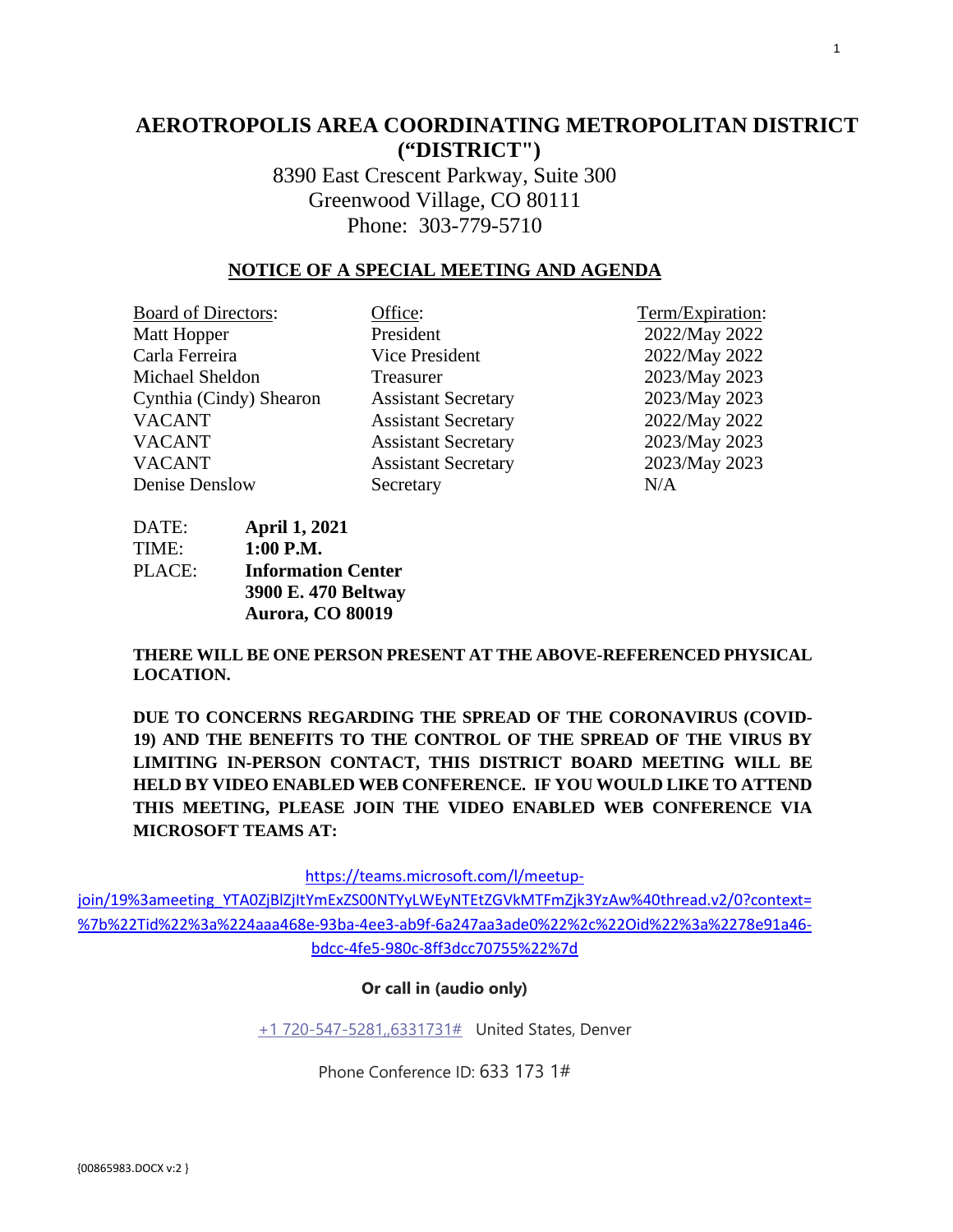## **I. ADMINISTRATIVE MATTERS**

- A. Present disclosures of potential conflicts of interest.
- B. Confirm Quorum, location of meeting and posting of meeting notices. Approve Agenda.
- C. Public Comment. Members of the public may express their views to the Board on matters that affect the District that are otherwise not on the agenda. Comments will be limited to three  $(3)$  minutes per person.

# **II. LEGAL MATTERS**

- A. Discuss status of Aerotropolis Regional Transportation Authority Inclusions and Regional Transportation System Project Phasing Plan.
- B. Discuss and consider approval of First Supplement to Intergovernmental [Agreement Among the Board of County Commissioners of the County of Adams](#page-2-0)  (the "County"), the City of Aurora (the "City") and the District Establishing the Aerotropolis Regional Transportation Authority, and consent to the Regional Transportation System (Exhibit A-1) and Phasing Plan (Exhibit D-1) thereto. (enclosure).

# **III. EXECUTIVE SESSION**

A. Convene in executive session pursuant to Section 24-6-402(4)(e)(I), C.R.S., to discuss matters that may be subject to negotiations; developing strategy for negotiations; and instructing negotiators and receive legal advice regarding same.

## **IV. OTHER BUSINESS**

## **V. ADJOURNMENT**

**THE NEXT REGULAR MEETING IS SCHEDULED FOR APRIL 15, 2021.**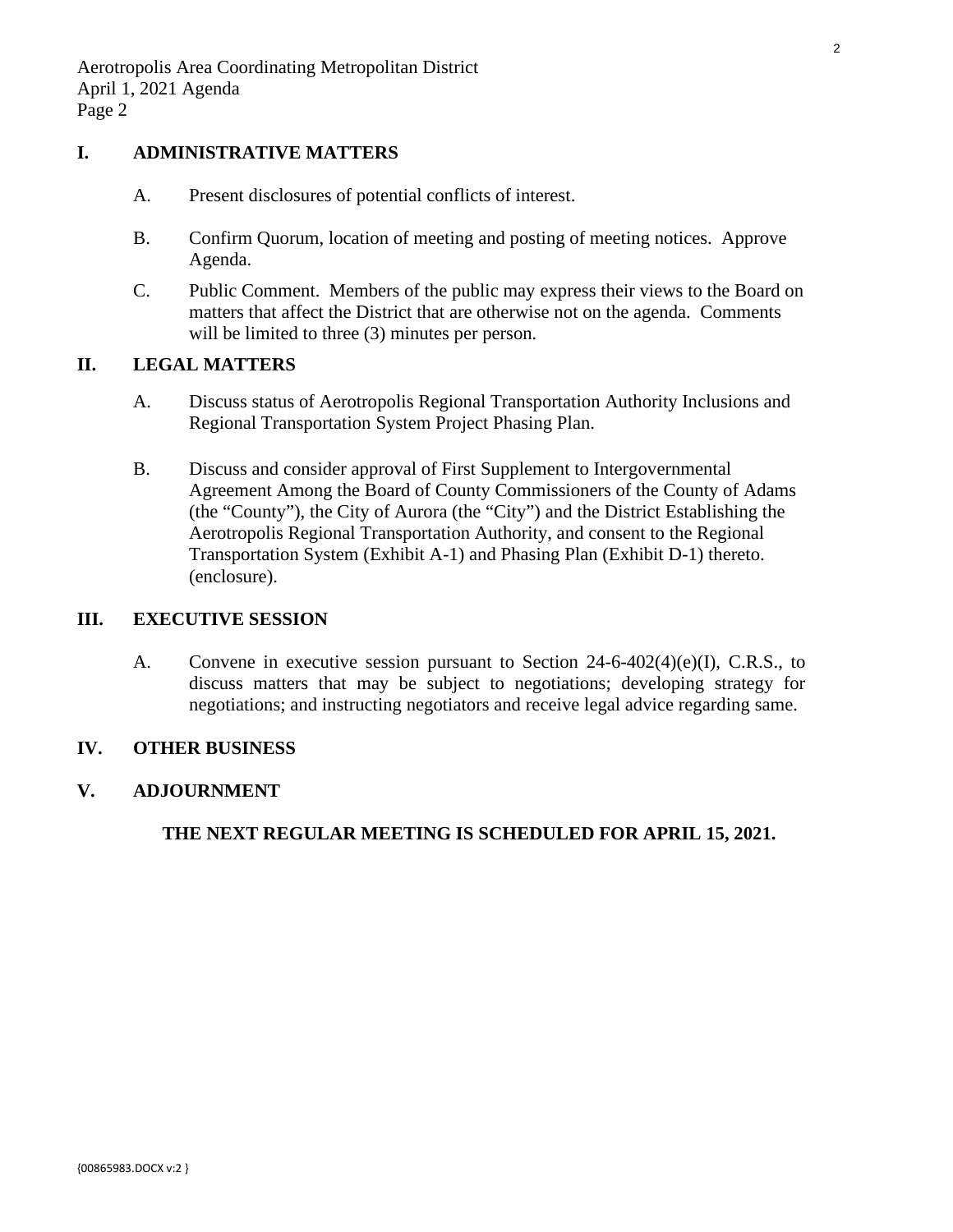# <span id="page-2-0"></span>**FIRST SUPPLEMENT TO INTERGOVERNMENTAL AGREEMENT AMONG THE BOARD OF COUNTY COMMISSIONERS OF THE COUNTY OF ADAMS (THE "COUNTY"), THE CITY OF AURORA (THE "CITY") AND THE AEROTROPOLIS AREA COORDINATING METROPOLITAN DISTRICT ("AACMD") ESTABLISHING THE AEROTROPOLIS REGIONAL TRANSPORTATION AUTHORITY**

#### **RECITALS**

1. The Aerotropolis Regional Transportation Authority (the "**Authority**" or "ARTA") is a political subdivision and body corporate of the State of Colorado formed pursuant to Section 43-4-601, *et seq*., C.R.S.

2. The Authority was organized pursuant to the Intergovernmental Agreement Among the Board of County Commissioners of the County of Adams (the "**County**"), the City of Aurora (the "**City**") and the Aerotropolis Area Coordinating Metropolitan District ("**AACMD**") Establishing the Aerotropolis Regional Transportation Authority, dated February 27, 2018 (the "**Establishing Agreement**") and the Regional Transportation Authority Law, Section 43-4-601, et seq., C.R.S. (the "**RTA Law**") (the City, County, and AACMD are collectively referred to herein as the "**Governing Bodies**" or the "**Members**").

3. The Authority was organized for the general purposes of constructing, or causing to be constructed, a Regional Transportation System, as more particularly described in the Establishing Agreement and Exhibit A thereto (as used herein, the "**Regional Transportation System**"), consistent with the detailed phasing plan and budget attached to the Establishing Agreement as Exhibit D (the "**Capital Plan**").

4. As set forth in the Establishing Agreement, the Capital Plan may be modified, amended or supplemented upon approval by the Governing Body of each Member and the unanimous vote of the Board of Directors of the Authority (the "Board"), and the Regional Transportation System as set forth in Exhibit A may be modified, supplemented and finalized in the Capital Plan or amended from time-to-time in accordance with Article VII of the Establishing Agreement.

5. Pursuant to Article VII, Section 7.01 of the Establishing Agreement, the Establishing Agreement may be amended only with the consent of the Governing Bodies and the unanimous approval of the ARTA Board.

6. The Board of Directors of the Authority has unanimously approved supplementing Exhibit A and Exhibit D to the Establishing Agreement with Exhibit A-1 and Exhibit D-1 hereof in order to identify certain additional regional transportation infrastructure projects as additional components of the Regional Transportation System, and has requested each of the Governing Bodies consent to the same.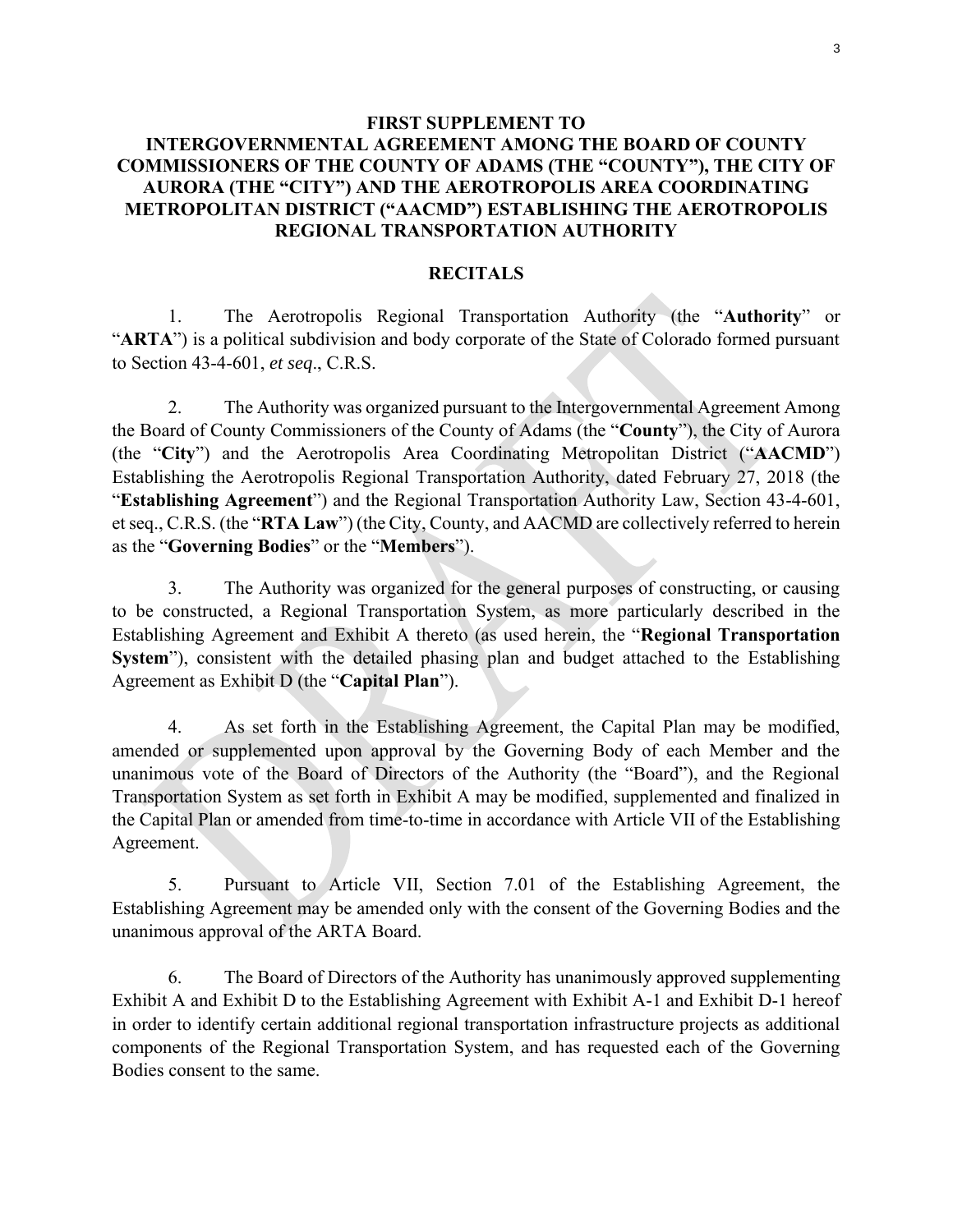7. Each of the Governing Bodies, for itself, has determined it to be in the best interests of the Authority and such Governing Body to supplement Exhibit A and Exhibit D to the Establishing Agreement with Exhibit A-1 and Exhibit D-1 hereof and that so doing will support the public interest and economic health of the region in alignment with ARTA's goals of fostering and supporting economic development through the expansion and creation of transportation improvements.

**NOW, THEREFORE,** each of the Governing Bodies by signing below, hereby consents as follows:

1. Consent of Governing Bodies to Supplement Exhibit A and Exhibit D to the Establishing Agreement. Each of the undersigned Governing Bodies hereby consents to supplementing Exhibit A and Exhibit D to the Establishing Agreement with Exhibit A-1 and Exhibit D-1 hereof, respectively. Thereafter, the Regional Transportation System as defined in the Establishing Agreement shall include those regional transportation projects identified in both Exhibit A to the Establishing Agreement and Exhibit A-1 hereof, and the Capital Plan shall be comprised of both Exhibit D to the Establishing Agreement and Exhibit D-1 hereof. This Consent, and Exhibit A-1 and Exhibit D-1 hereof, shall be appended to and shall supplement the Establishing Agreement, and Exhibit A and Exhibit D attached thereto, respectively.

2. Limited Effect. Except as supplemented herein, the Establishing Agreement is in all other respects unmodified and shall remain in full force and effect.

*[remainder of page intentionally left blank; signature pages follow]*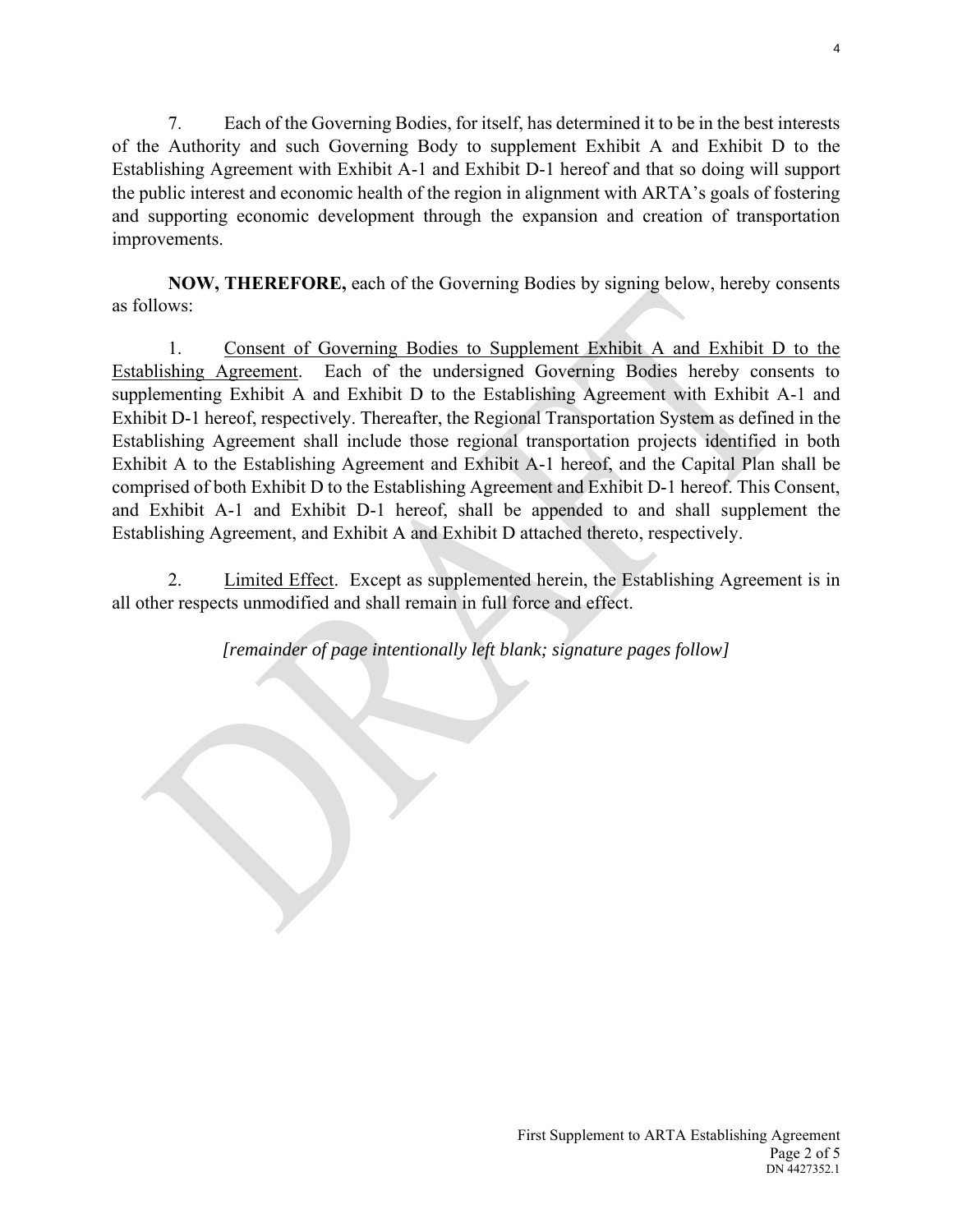# **COUNTY OF ADAMS**

| Name: |  |
|-------|--|
|       |  |
|       |  |
|       |  |
|       |  |
|       |  |
|       |  |
|       |  |
|       |  |
|       |  |
|       |  |
|       |  |
|       |  |
|       |  |
|       |  |
|       |  |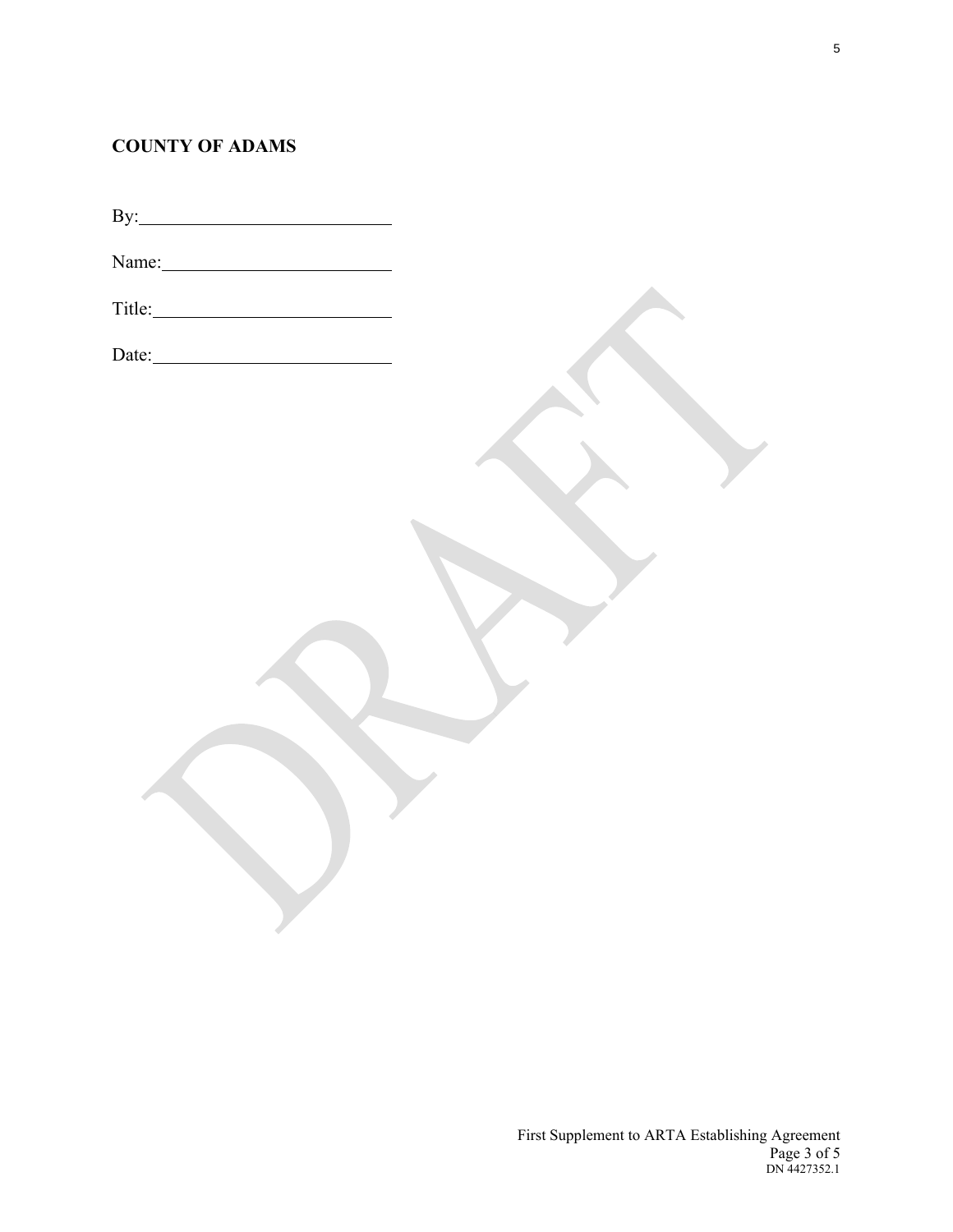# **CITY OF AURORA**

By:

Name:

Title: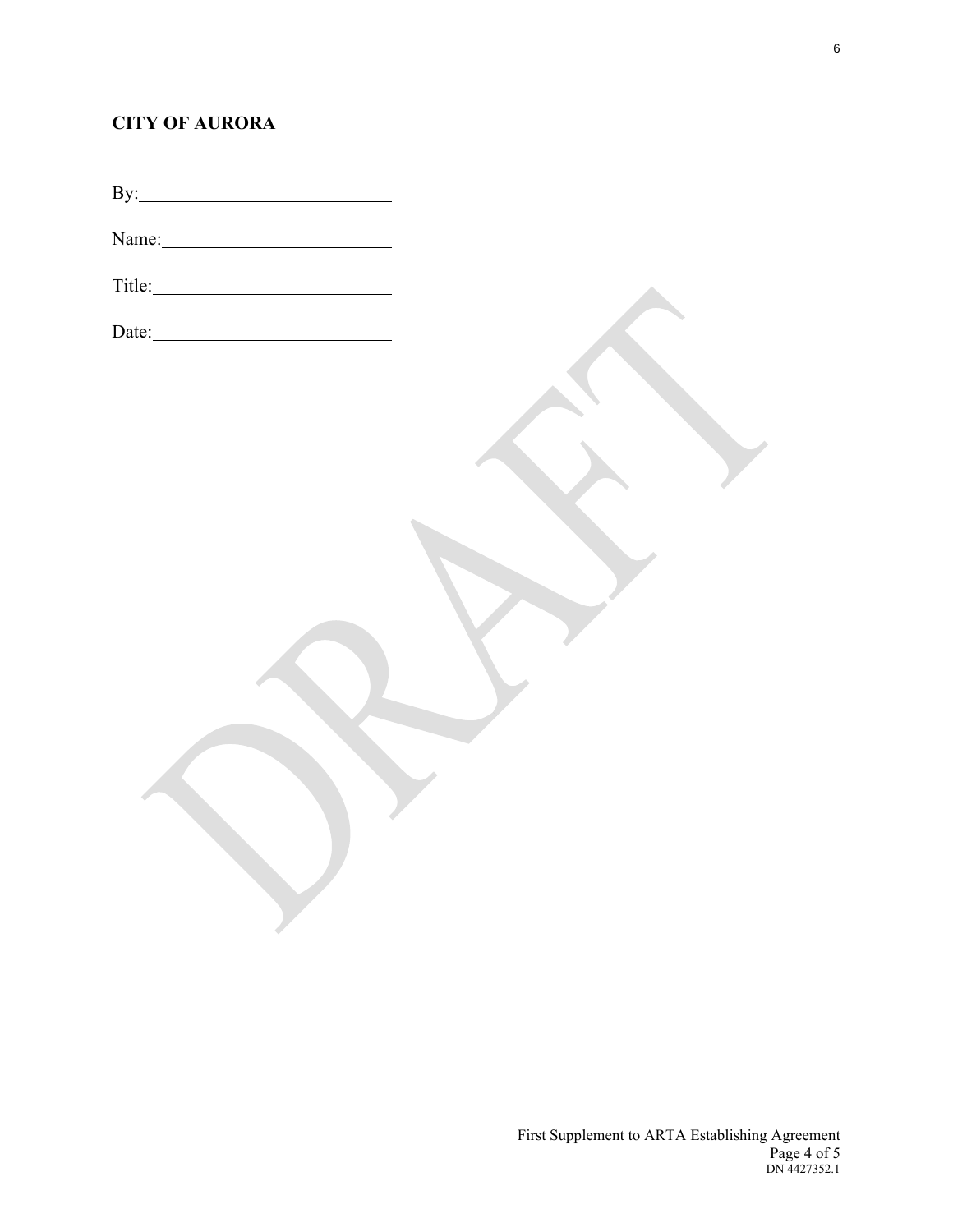# **AEROTROPOLIS AREA COORDINATING METROPOLITAN DISTRICT**

| By: |  |  |
|-----|--|--|
|     |  |  |

Name:

| $\text{Title:}$ |  |
|-----------------|--|
|                 |  |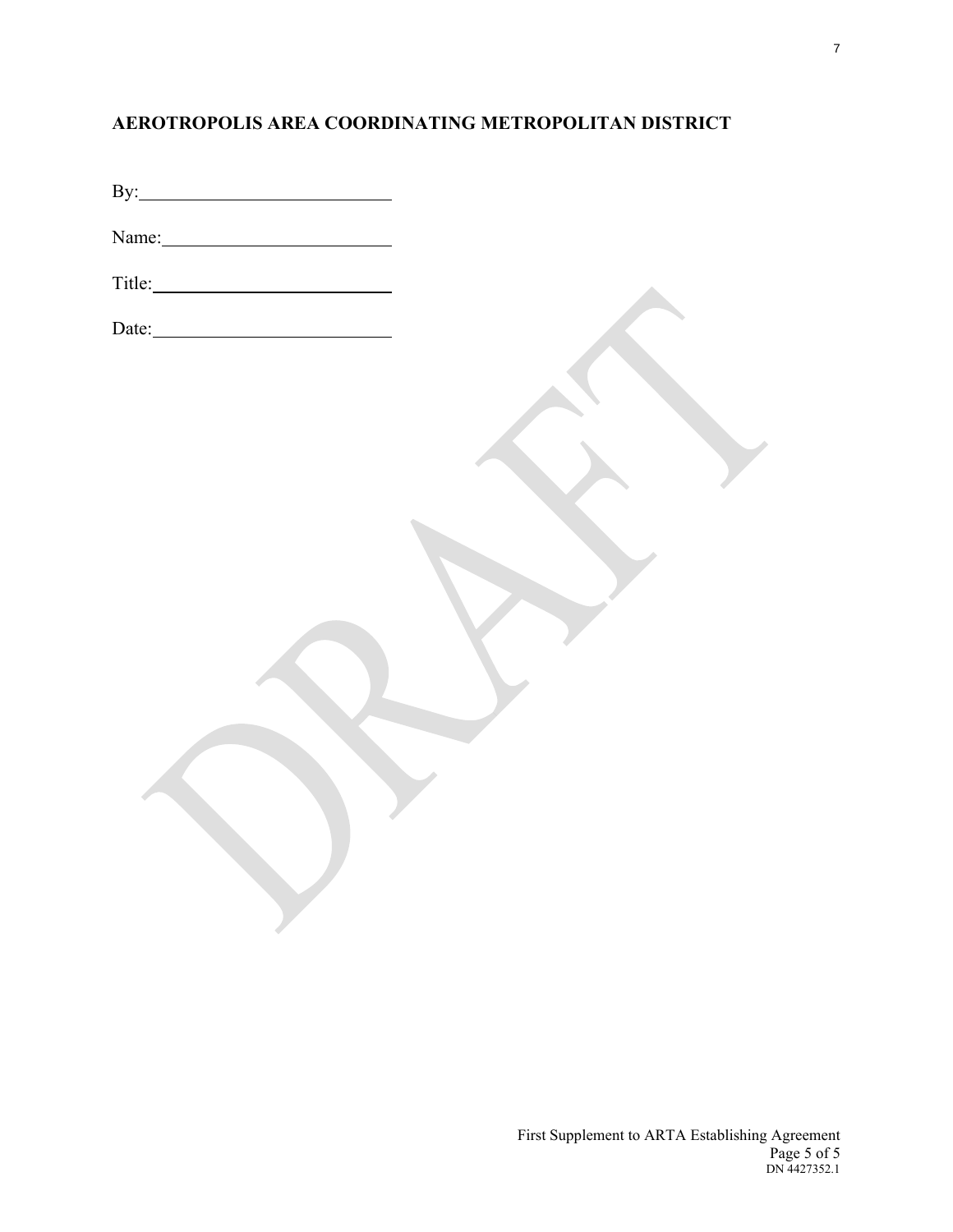## **Exhibit A-1 First Supplement to Exhibit A to the Establishing Agreement**

## **REGIONAL TRANSPORTATION SYSTEM**

 $38<sup>th</sup>$  Avenue (Picadilly to Tibet) – North 2 lanes

 $38<sup>th</sup>$  Avenue (Tibet to E470) – North 2 lanes

 $48<sup>th</sup>$  Avenue (Rome to Tibet) – 6 lanes

 $48<sup>th</sup>$  Avenue (Tibet to E470) – 6 lanes

Picadilly Road  $(38<sup>th</sup>$  to  $48<sup>th</sup>$ ) – East 3 lanes

Picadilly Road ( $48<sup>th</sup>$  to  $52<sup>nd</sup>$ ) – East 3 lanes

Picadilly Road  $(52<sup>nd</sup>$  to  $56<sup>th</sup>$ ) – East 3 lanes

 $48<sup>th</sup>$  Avenue (Powhaton to Monaghan) – 6 lanes

 $26<sup>th</sup>$  Avenue (Powhaton to Monaghan) – 4 lanes

Monaghan Road  $(26^{th}$  to  $38^{th}) - 6$  lanes

Monaghan Road  $(38<sup>th</sup>$  to  $48<sup>th</sup>$ ) 6 lanes

26th/32nd Realignment (Picadilly to E470) – 4 lanes

Picadilly Interchange – Interchange Design and Construction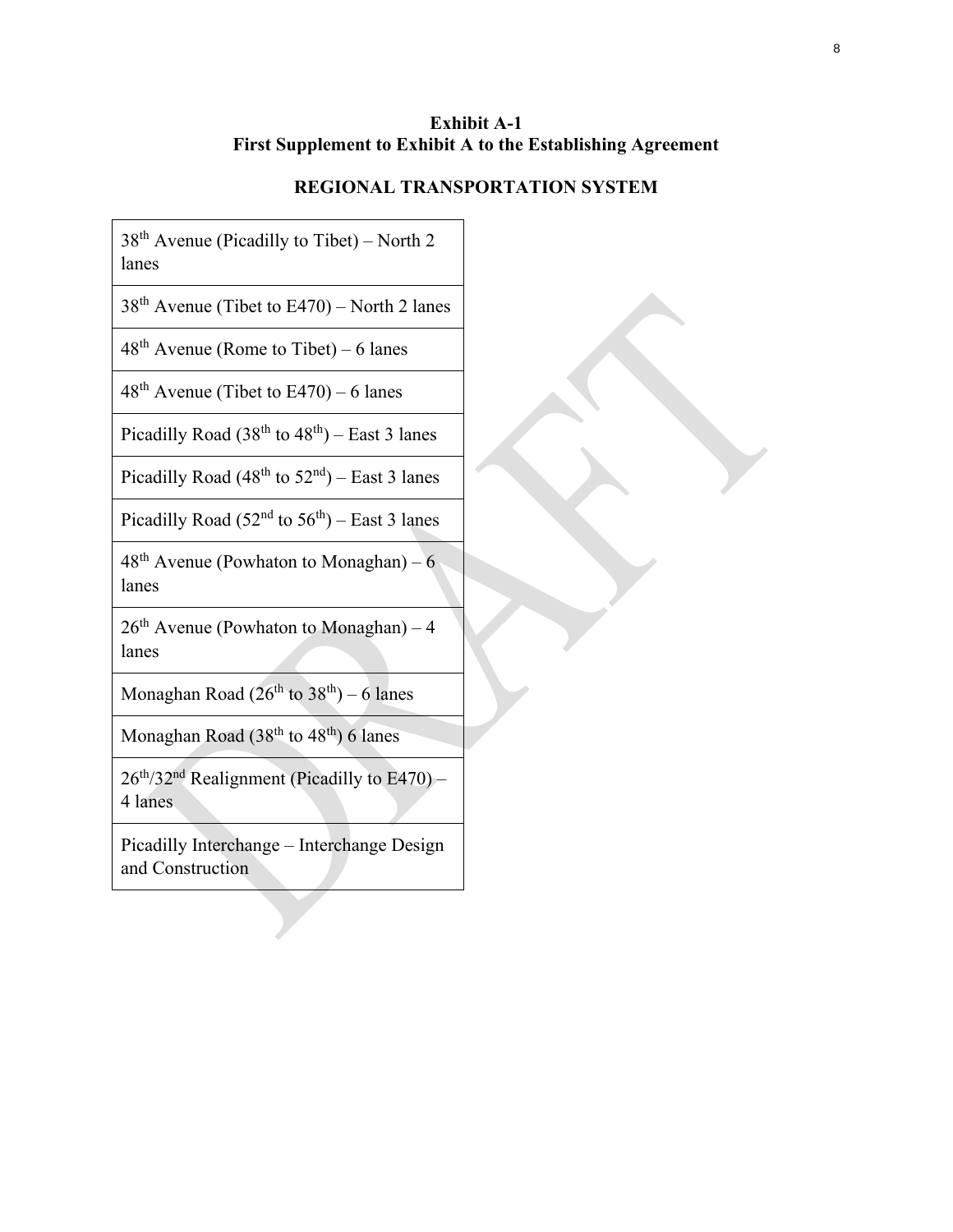# **Exhibit B-1**

*[intentionally omitted; no such exhibit]*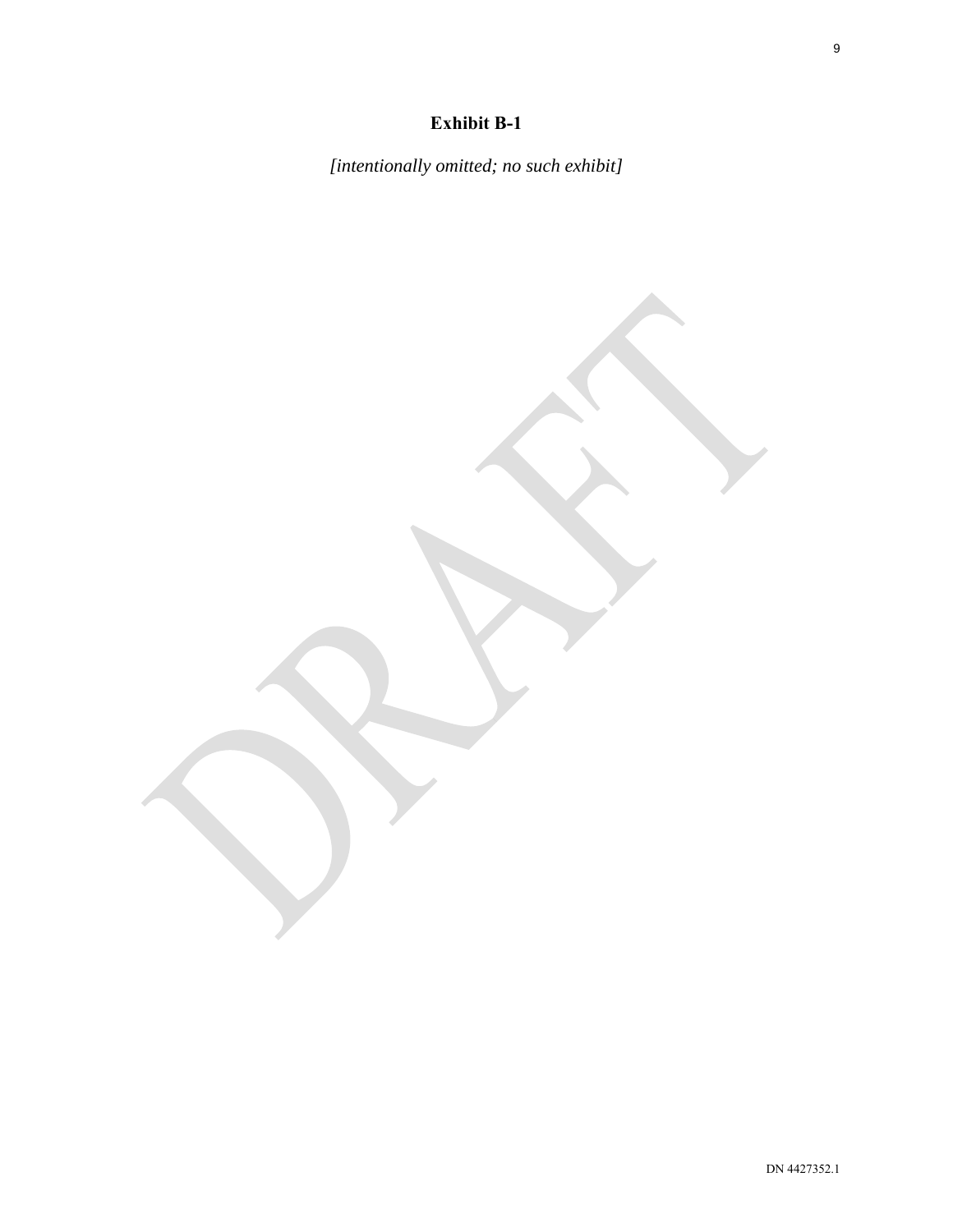# **Exhibit C-1**

*[intentionally omitted; no such exhibit]*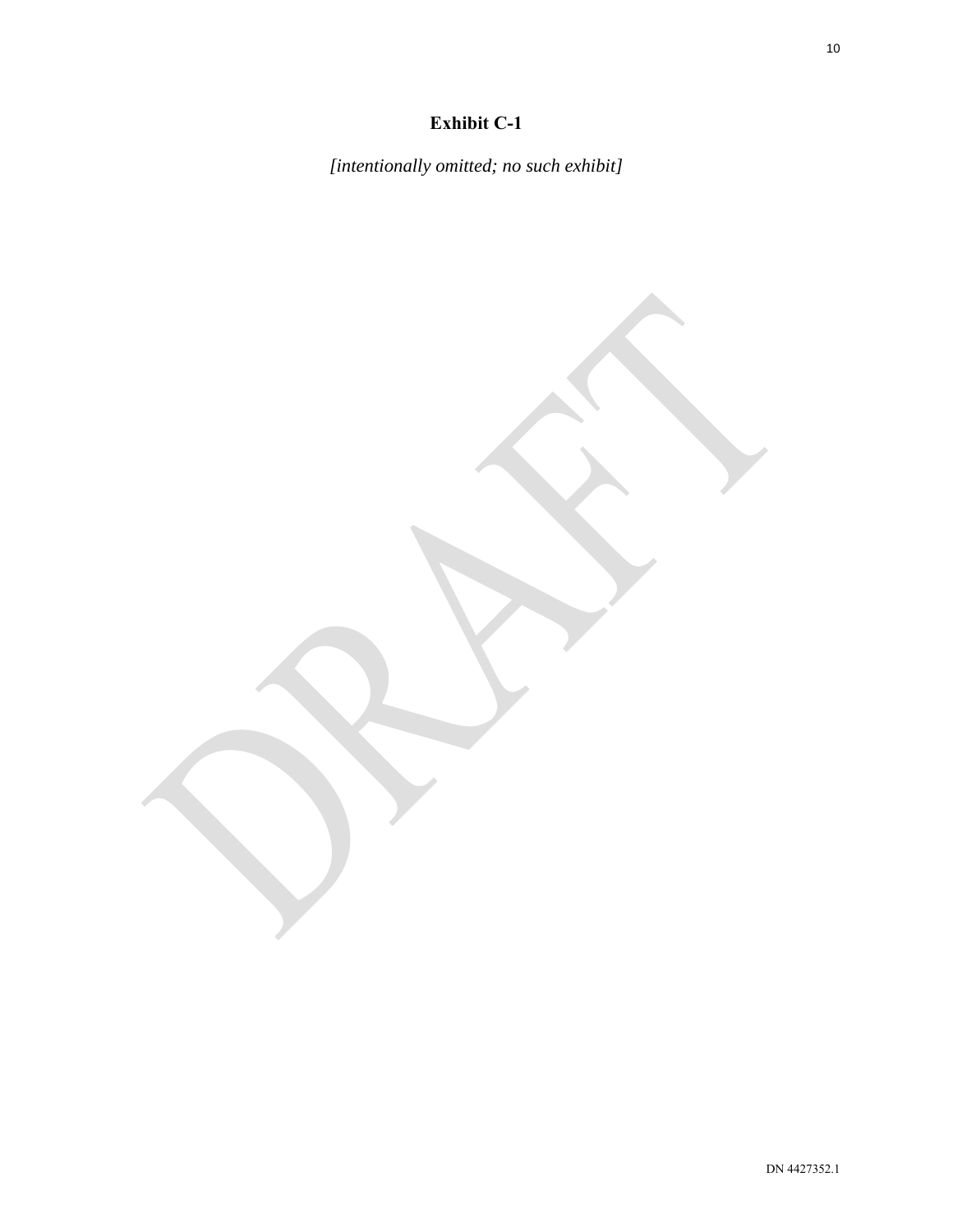**Exhibit D-1 First Supplement to Exhibit D to the Establishing Agreement**